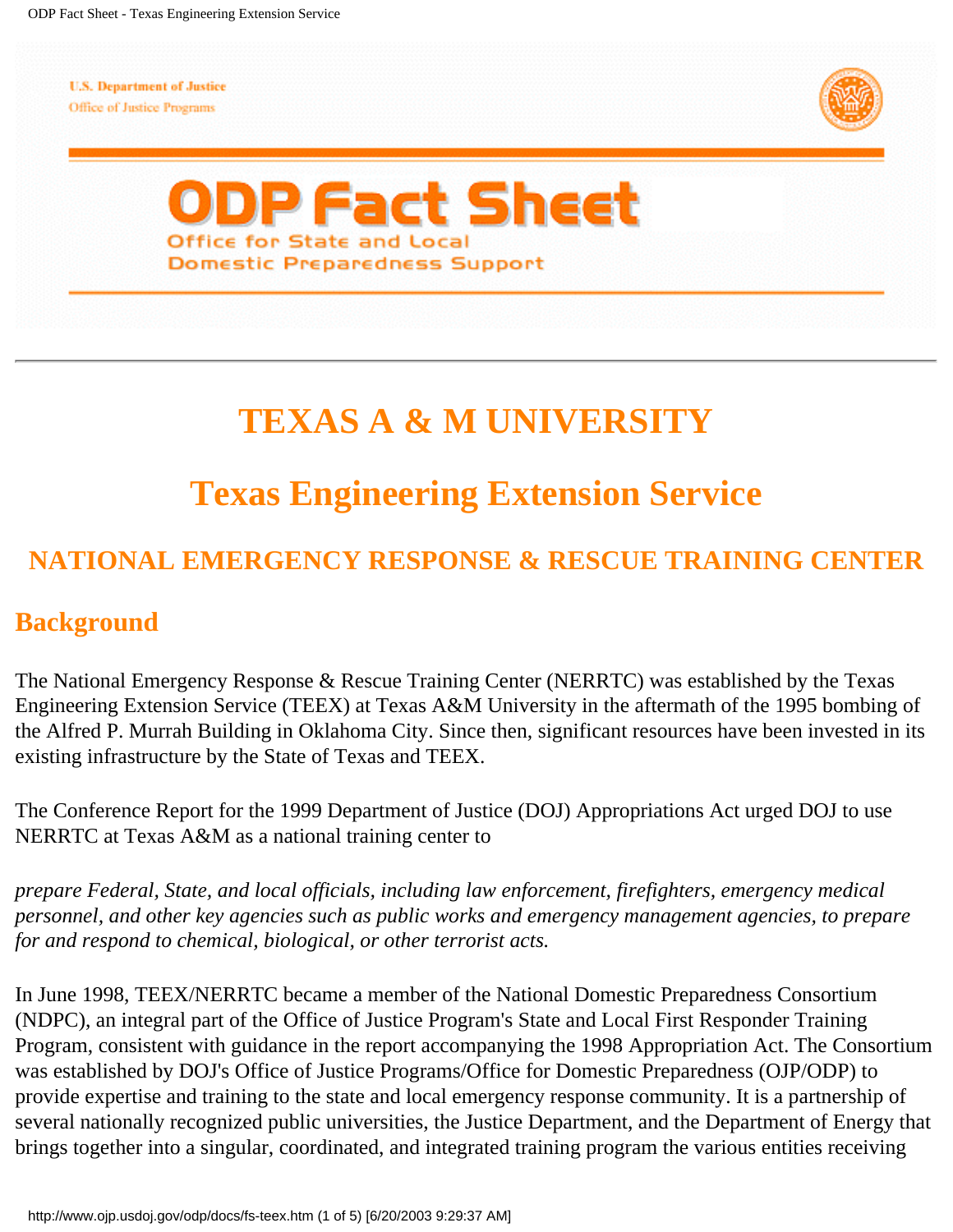funding under OJP/ODP's domestic prepared-ness initiative.

NERRTC, with a physical complex valued at over \$125 million, integrates the well-established emergency response training programs and facilities of TEEX into a one-stop shop for domestic preparedness. Its mission is to prepare federal, state and local officials, including emergency first responders, to effectively respond to acts of terrorism caused by weapons of mass destruction (WMD). Some of the training courses are provided at TEEX's state-of-the-art facilities which include a 120 acre emergency operation training area, a mock city, a virtual reality training facility, an explosives area, a weapons range, assault houses, and water and wastewater training areas. Other training courses and the technical assistance are provided on-site in the state or in the local jurisdiction.

Under a cooperative agreement with OJP/ODP, TEEX contributes to ODP's First Responder Training Program through the development and delivery of Responder Training Programs. TEEX has developed and delivers emergency response training to local government officials, senior emergency response agency officials, public works agencies, and emergency medical services agencies and has developed several Internet-based, self-study courses

#### **Course Offerings**

Unless otherwise noted, the following courses are

delivered on-site in the local jurisdiction at a facility provided by the requesting agency and are tailored to the needs of the jurisdiction.

#### **Senior Officials Workshop**

This 1-day course for senior-level elected and appointed officials is designed as an introduction to strategic and operational planning regarding weapons of mass destruction (WMD) terrorism incidents. Participants will learn how to assess potential targets within their communities and protective actions that can be taken. The course will focus on how to develop an integrated response that involves local, state, and federal resources and how to develop an awareness for special financial and legal considerations, and media impacts that a WMD incident may involve.

### **Mayor's Executive Seminar**

This 1-day seminar, designed for newly elected mayors, provides an introduction to the strategic and operational issues related to planning for a possible weapons of mass destruction terrorist incident. The seminar will engage the mayors in an interactive discussion, utilizing multi-media vignettes as well as nationally acclaimed speakers to stimulate the discussion. Course locations vary and are announced with the course.

# **Weapons of Mass Destruction: Threat and Risk Assessment**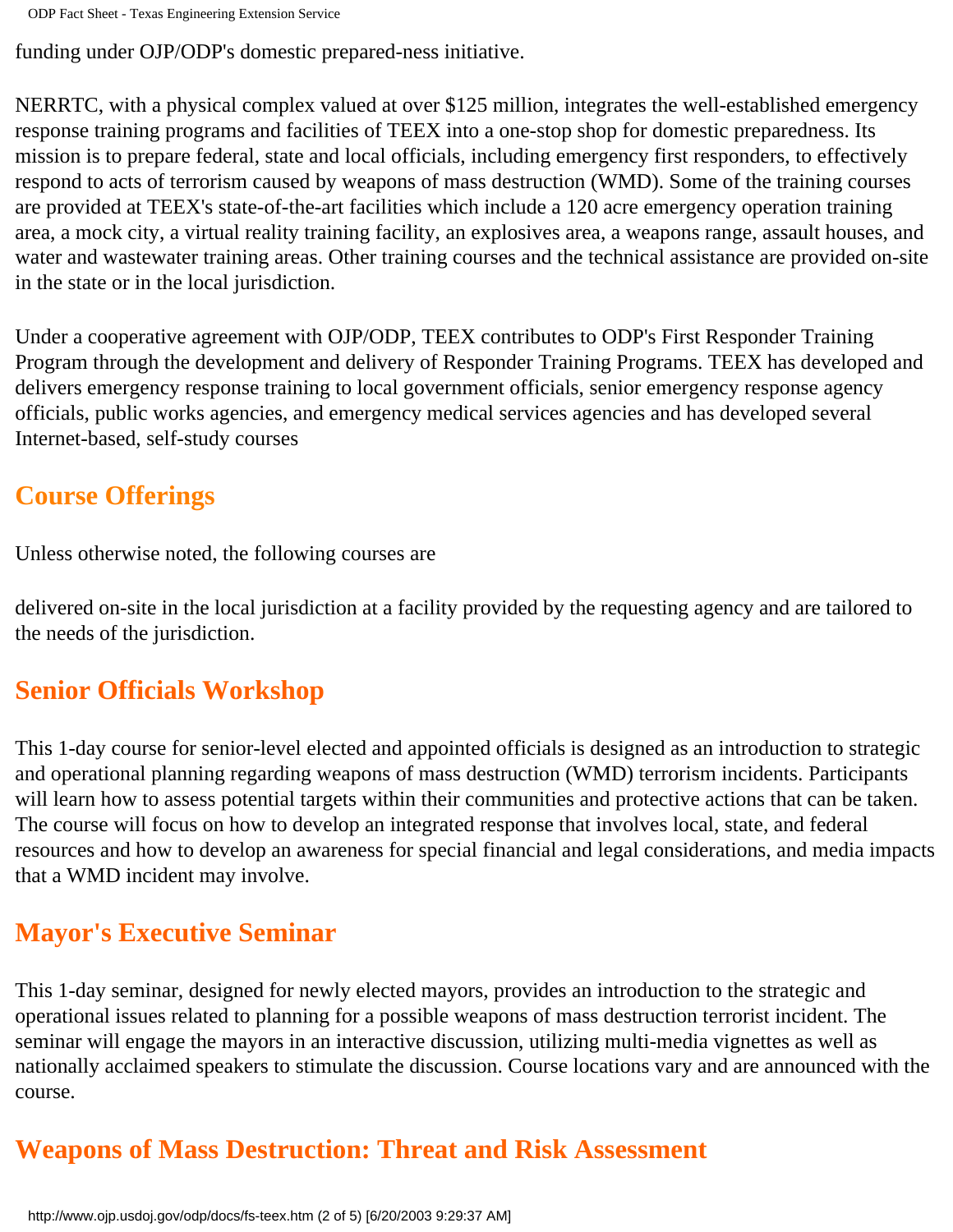This 3-day course is designed to prepare city and county leaders and agency administrators to conduct a proactive and comprehensive assessment of their vulnerability to a WMD terrorism incident. It will also assist them in evaluating their Emergency Operations Plan and terrorism annex, developing a needs assessment, and validating requirements for protection against and reaction to WMD terrorism. Scenarios that are tailored to the jurisdiction, based on a self-assessment completed by participants prior to the course, will be assessed during the class. The target audience includes city and county elected officials and planners and administrators from fire service, law enforcement, emergency medical services, and emergency management.

### **Emergency Medical Service Operations and Planning for Weapons of Mass Destruction**

This 5-day course will equip emergency medical service (EMS) personnel, health care providers, and physicians with the skills needed to ensure proper patient triage and treatment in the event of exposure to weapons of mass destruction. Classroom material will be reinforced with actual hands-on treatment of patients in a WMD scenario. First responders will use their training to demonstrate proper techniques for detection and monitoring, triage, mass decontamination, treatment and stabilization. In addition, participants will receive training on the proper techniques for self-protection and limiting cross contamination.

#### **Public Works: Planning for and Responding to a Terrorism/Weapons of Mass Destruction Incident**

This 3-day course focuses on enhancing the capabilities of public works leadership, in coordination with local and state emergency response personnel, to plan for, respond to, and manage a weapons of mass destruction terrorism incident. The course presents the fundamental skills, knowledge, and attitudes that will be needed by public works managers and supervisors when they are called upon to respond to or develop a plan to prevent or mitigate a WMD incident, including chemical and biological agents, nuclear/radiological weapons and explosive devices. In order to foster a proper level of multidisciplinary understanding, participants from the fire service, HazMat team, emergency medical, law enforcement, and public health disciplines are invited to the course.

#### **Weapons of Mass Destruction: Incident Management/Unified Command**

This 4-day course for incident and emergency management coordinators, and emergency operations center staff, focuses on the special challenges faced by senior-level incident management personnel in dealing with a mass casualty terrorism incident. The course is designed to prepare key personnel to effectively coordinate emergency response efforts to a WMD terrorism incident, including the ability to integrate communications and planning among fire, rescue, EMS, law enforcement, emergency management, public officials, and state and federal agencies. It combines classroom lecture and scenario-based team exercises with simulations, videos, and case histories. This course is delivered at NERRTC at Texas A&M in College Station, Texas.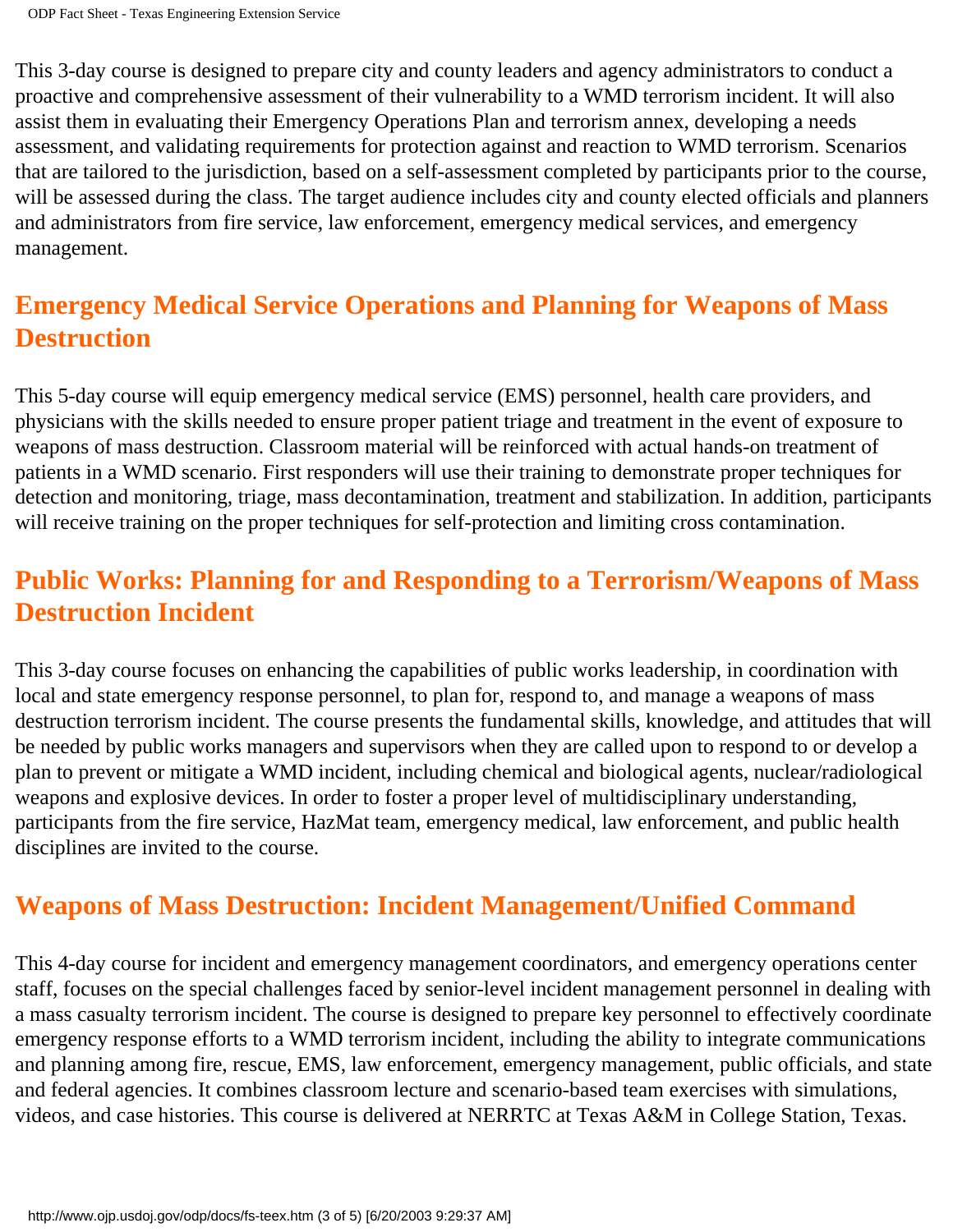### **Internet-Based Course Offerings**

The following internet-based courses can be accessed via the TEEX Web Campus at:

#### **[http://www.teexweb.tamu.edu/campus](http://teexweb.tamu.edu/)**.

#### **Terrorism Awareness for Emergency First Responders**

This awareness-level course addresses basic concepts of terrorism and the terrorist threat. The course recognizes key on-scene indicators of a suspicious event as well as appropriate self-protective measures. The course also covers security issues unique to terrorist events, appropriate notifications and the command and control structure associated with crime scene activities. The course is designed for fire service, emergency management, EMS, law enforcement, HazMat, public works, disaster response, emergency communications, public health, armed forces/national guard personnel. The course is self-paced and should take approximately 4 hours to complete.

#### **Emergency Medical Services**

This course addresses incident management, responder considerations, and medical response at a WMD incident. The focus of the course is on the treatment of patients at mass casualty sites and making EMS and other medical personnel aware of unique considerations associated with a terrorist event. Successful completion of this course will equip responders with a general understanding of the specific issues involved in responding to terrorist incidents and provide the background knowledge needed to participate in technician-level courses for WMD. The target audience is designed for EMS and public health personnel as well as doctors and nurses.

#### **Pubic Works: Weapons of Mass Destruc-tion Terrorism - Basic Concepts**

This course provides a unique opportunity for public works employees to acquire the knowledge, skills, and attitudes necessary to help them protect public safety and infrastructure from the threat of a WMD terrorism incident. The course is designed for personnel in Public Works Departments at the director, assistant director, division manager, and superintendent levels.

#### **Technical Assistance**

ODP-sponsored technical assistance is provided to states and local jurisdictions by TEEX to help them conduct the threat and needs assessments related to WMD terrorism. The assistance is provided through a series of training workshops for multidisciplinary teams who work together to develop the expertise to conduct thorough threat, vulnerability, public health, risk, capabilities and needs assessments to analyze the results, and to use this information to develop a jurisdictional or statewide domestic preparedness strategy.